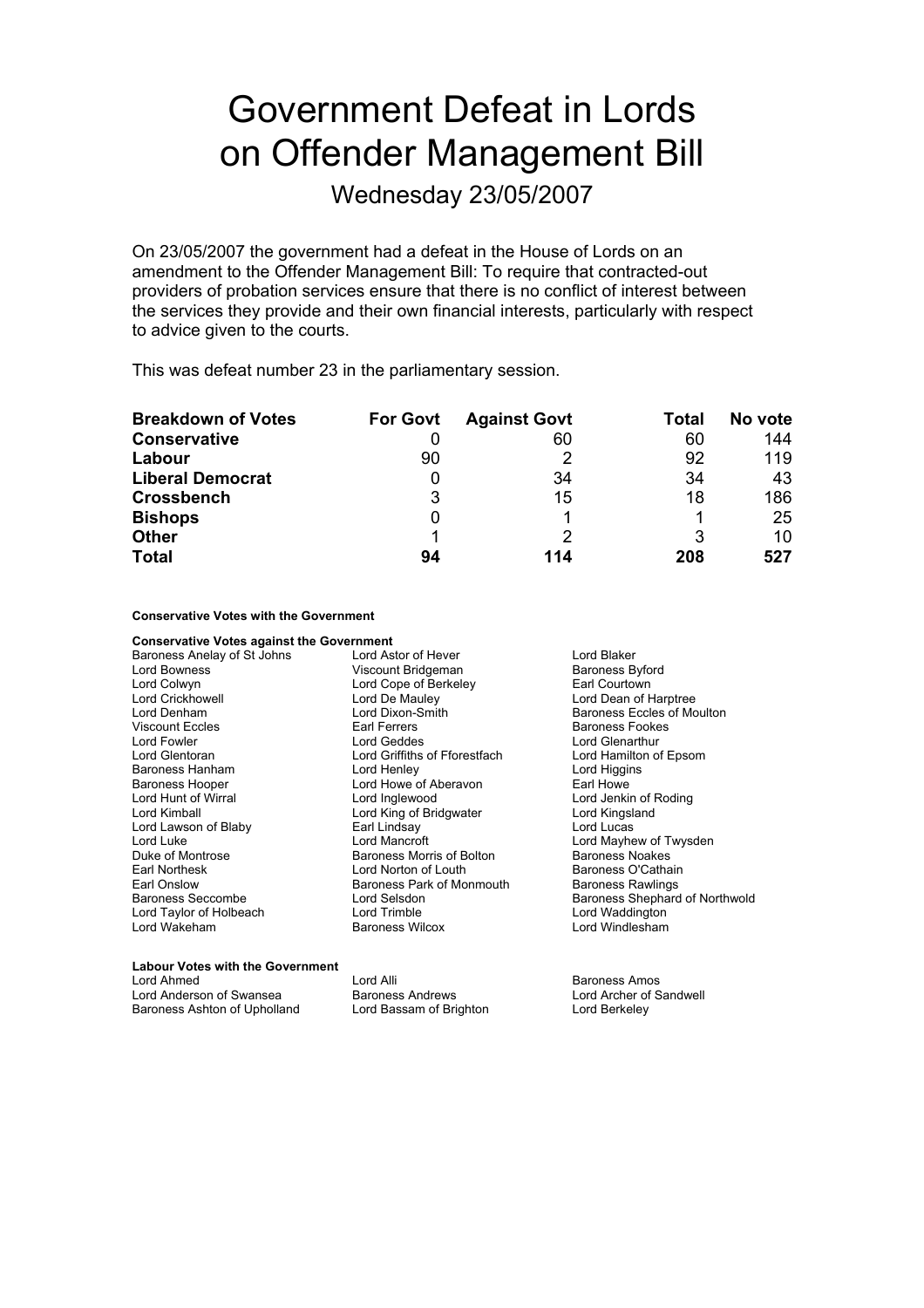Lord Gilbert Baroness Golding<br>
Lord Gordon of Strathblane Baroness Goudie Baroness Henig<br>
Lord Howarth of Newport<br>
Lord Hunt of Kings Heath<br>
Lord Hunt of Kings Heath Baroness Warwick of Undercliffe

Lord Bernstein of Craigweil Lord Borrie Lord Boyd of Duncansby است السلطانية (Lord Brookman<br>Lord Burlison السلطانية (Lord Campbell-Savours Lord Brooks of Tremorfa Lord Burlison Lord Campbell-Savours Lord Clinton-Davis Lord Corbett of Castle Vale Baroness Crawley<br>Baroness David Lord Davidson of Glen Clova Lord Davies of Coity Lord Davidson of Glen Clova Lord Davie<br>Lord Desai Lord Elder Lord Davies of Oldham Lord Desai Lord Desai Lord Elder Lord Elder<br>
Lord Evans of Parkside Lord Evans of Temple Guiting Baroness Falkender Lord Evans of Temple Guiting Baroness Falke<br>Lord Faulkner of Worcester Baroness Ford Baroness Farrington of Ribbleton Lord Faulkner of Worcester Baroness Ford<br>Lord Foster of Bishop Auckland Lord Fyfe of Fairfield Baroness Gale Lord Foster of Bishop Auckland Lord Fyfe of Fairfield Baroness Gale<br>
Lord Gilbert Coldsmith Baroness Golding Coldsmith Lord Gordon of Strathblane Baroness Goudie Baroness Gould of Potternewton<br>
Lord Grocott Lord Harris of Haringey Lord Harrison Lord Harris of Haringey Lord Harrison<br>
Lord Haskel Cord Haworth Lord Hart of Chilton **Lord Haskel Cord Haskel** Lord Have Lord Have Lord Have Lord Have Lord Hovle Lord Hovle Lord Hughes of Woodside Lord Hunt of Kings Heath Baroness Jones of Whitchurch<br>Lord Jones Lord Hunt Baroness Kennedy of The Shaws Lord King of West Bromwich Lord Jones Baroness Kennedy of The Shaws Lord King of West Bromwich Lord Kirkhill Lord Lord Lea of Crondall Lord Lord Lipsey<br>
Lord MacKenzie of Culkein Lord Maxton<br>
Lord Maxton Baroness Lockwood **Lord MacKenzie of Culkein** Lord Maxton<br>Baroness McDonagh **Baroness Morgan of Drefelin** Lord Morgan Baroness Morgan of Drefelin Lord Morgan<br>
Lord Morris of Handsworth Lord Morris of Aberavon Baroness Morris of Yardley Lord Morris of Handsworth Lord Morris of Lord Morris of Aberavon Lord Puttnam<br>Lord Patel of Blackburn Lord Pendry Lord Puttnam Lord Patel of Blackburn Lord Pendry Lord Putton Lord Putton Lord Putton Lord Putton Baroness Ramsay of Cartyale Lord Real Baroness Quin Baroness Ramsay of Cartvale Lord Rea<br>
Lord Richard Lord Lord Rosser<br>
Lord Rosser Lord Rosser Lord Richard **Lord Rooker** Lord Rooker Lord Rosser<br>
Baroness Rovall of Blaisdon Baroness Scotland of Asthal Viscount Simon Baroness Royall of Blaisdon Baroness Scotland of Asthal Viscount Simon<br>
Lord Soley Baroness Symons of Vernham Dean Lord Temple-Morris<br>
Baroness Thornton Lord Tunnicliffe Baroness Wall of Ne Baroness Symons of Vernham Dean Lord Tunnicliffe **Baroness Wall of New Barnet**<br>
Lord Whitty **Baroness Wall of New Barnet** 

## **Labour Votes against the Government** Baroness Gibson of Market Rasen

## **Liberal Democrat Votes with the Government**

## **Liberal Democrat Votes against the Government**<br> **Lord Addinaton**<br> **Lord Alderdice**

Baroness Walmsley

Lord Addington Lord Alderdice Baroness Barker Lord Burnett Lord Cleme t-Jones n Lord Cotter Lord Dholakia Lord Dykes Viscount Falkland Earl Glasgow **Baroness Hamwee** Baroness Hamis of Richmond<br>
Lord Hooson **Baroness Hammed Baroness Hammed Baroness Harris of Richmond**<br>
Lord Hooson Lord Hooson Lord Jones of Cheltenham Lord Kirkwood of Kirkhope Cheltenham Lord Lord Kirkhope Lord Mackie of Benshie Lord Lee of Trafford Baroness Linklater of Butterstone<br>
Lord Maclennan of Rogart Baroness Maddock Lord Roper Lord Smith of Clifton Lord Teverson<br>
Baroness Thomas of Walliswood Lord Thomas of Gresford Baroness Thom Baroness Thomas of Walliswood Lord Thomas of Gresford Baroness Thomas of Winchester<br>Baroness Tonge Saltaire Lord Tyler Cord Tyler Lord Wallace of Saltaire

Baroness Howe of Idlicote

Lord Maclennan of Rogart Baroness Maddock Baroness Miller of Chilthorne Domer<br>Baroness Northover **Baroness I Lord Redesdale** Baroness I ord Rodgers of Quarry Bank Lord Rodgers of Quarry Bank Lord Wallace of Saltaire

Lord Stevens of Kirkwhelpington Lord Williamson of Horton

Viscount Craigavon **Lord Croham**<br>
Lord Dear
Baroness D'Souza Baroness Darcy de Knayth Lord Dear Consumers Baroness D<br>
Lord Greenway Consumers Baroness Howe of Idlicote Cord Hylton Lord Low of Dalston **Lord Ramsbotham** Lord Rogan Lord Rogan

Lady Saltoun of Abernethy **Earl Sandwich** Baroness Stern

**Crossbench Votes with the Government**<br>Lord Moser

**Crossbench Votes against the Government**

**Bishop Votes with the Government**